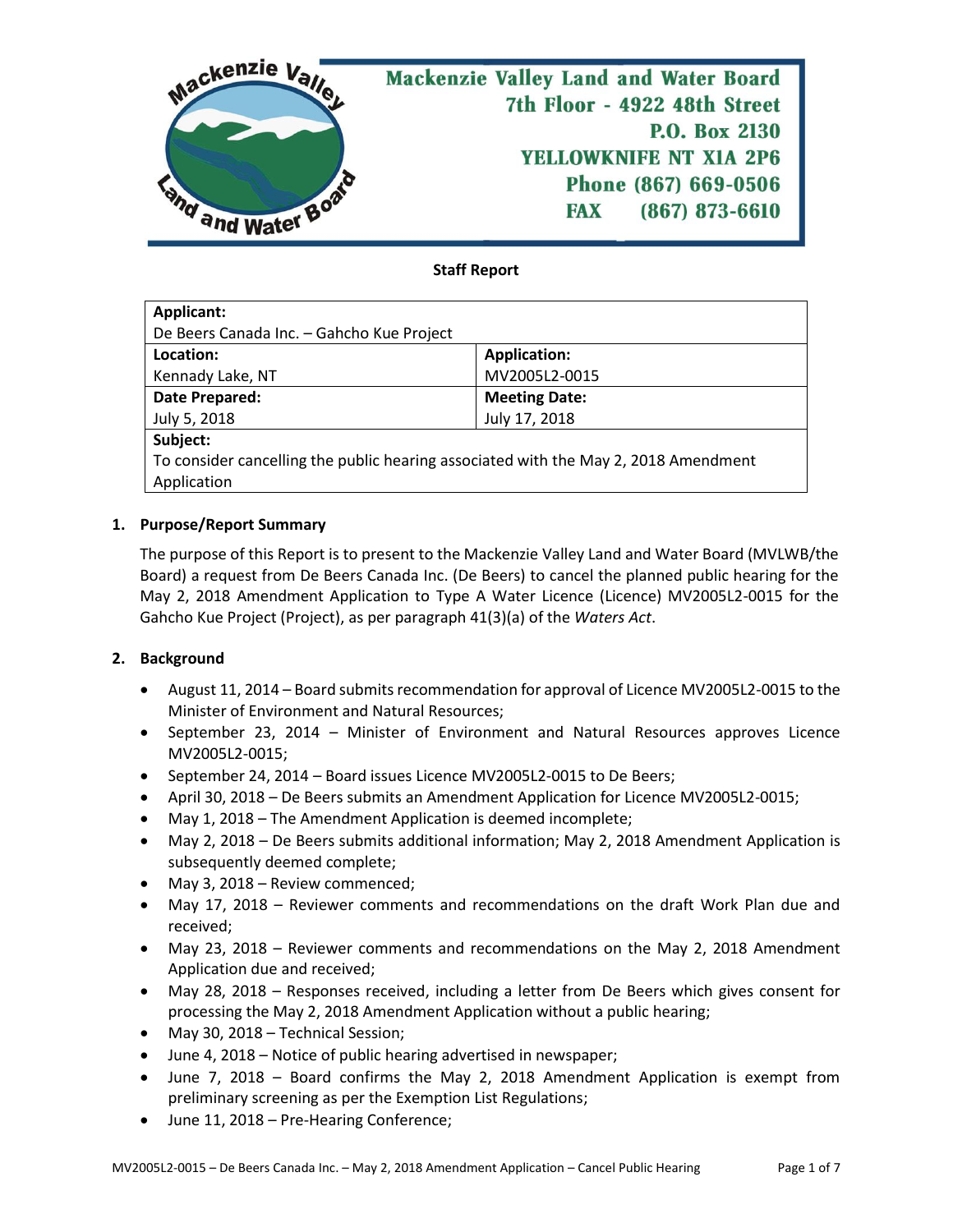- June 14, 2018 Interventions due; Board received a letter from Fisheries and Oceans Canada;
- June 22, 2018 Board received letter from Lutsel K'e Dene First Nation;
- June 26, 2018 De Beers submits responses to letters received from Fisheries and Oceans Canada and Lutsel K'e Dene First Nation;
- July 15, 2018 Tenth day before the proposed hearing;
- **July 17, 2018 – Motion to cancel the Public Hearing for the May 2, 2018 Amendment Application presented to the Board for decision; and**
- July 25-26, 2018 Proposed date for the public hearing.

## **3. Discussion**

#### Water Licence MV2005L2-0015 (Licence) Background

De Beers' [Updated Project Description](http://registry.mvlwb.ca/Documents/MV2005L2-0015/MV2005L2-0015%20-%20De%20Beers%20Gahcho%20Kue%20-%20WL%20Application%20-%20Nov_13.pdf) for Licence MV2005L2-0015 dated November 28, 2013, stated that water will be managed as follows:

- Water management during Construction/Dewatering:
	- o During construction, the potable water required will be about 60,000 cubic metres per year (m<sup>3</sup>/y).
- Water management during Operations:
	- $\circ$  During operations, the potable water required from Area 8 will be about 27,000 m<sup>3</sup>/y (as there will be a smaller workforce).

The Board defined a number of terms used in Licence MV2005L2-0015 in order to ensure a common understanding of conditions and to avoid future differences in interpretation. The Board created the following project-specific definitions:

- **Construction** any activities undertaken to construct or build any components of, or associated with, the development of the Project, including any Construction activities undertaken during Operations and closure phases of the Project.
- **Operations** the activities which occur following the commencement of mining ore for milling in the process plant.

The above noted definitions are used throughout Licence MV2005L2-0015 to establish deadlines for various submissions, and several Licence conditions stipulate that Construction cannot begin until the Board has approved those submissions. They also identify the transition of Kennady Lake into a Water Management Pond; the start of milling; and the shift into closure.

No concerns were raised during the initial 2013/2014 regulatory process regarding the proposed allotment of water. The Board included Schedule 3, condition 1 in Licence MV2005L2-0015 to address the quantity of fresh water authorized for withdrawal, which reads as follows:

*The annual quantity of fresh Water withdrawn referred to in Part D, item 2 of this Licence shall not exceed the following:*

- *a) 60,000 (sixty thousand) cubic meters (m3) annually, during the operational phase of Construction;*
- *b) 27,000 (twenty-seven thousand) cubic meters (m3) annually, during the operational phase of Operations; and*
- c) *1,555,200 (one million, five hundred and fifty five thousand, two hundred) cubic meters (m3) per year for every three out of four years for downstream flow mitigation.*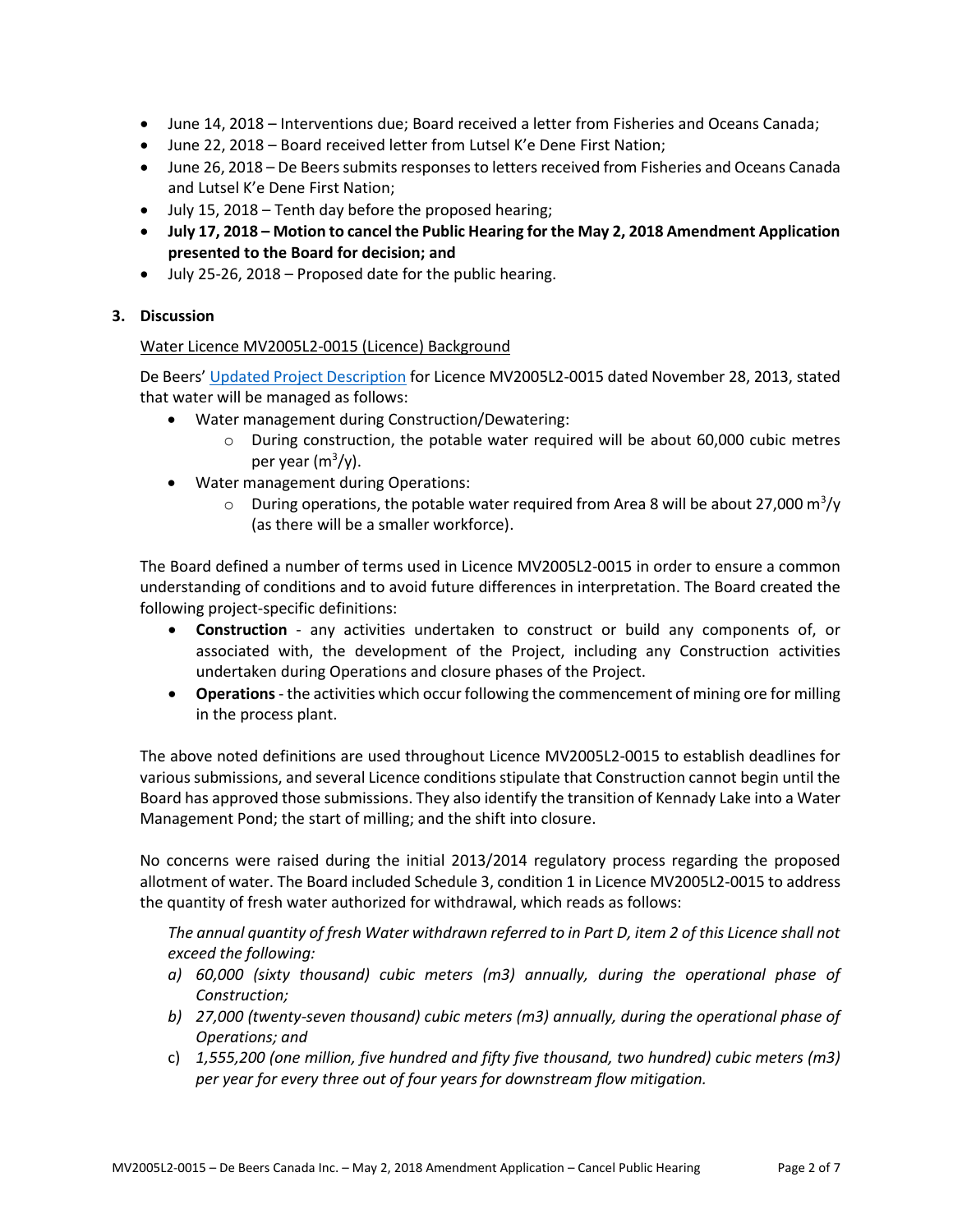#### Submission Description

On April 30, 2018, De Beers applied to amend Type A Licence MV2005L2-0015 for the Gahcho Kue Project (May 2, 2018 Amendment; attached). The purpose of the May 2, 2018 Amendment is to increase the annual quantity of fresh water withdrawn, as described in Schedule 3, Part D, condition 1(b) of Licence MV2005L2-0015 from 27,000  $m^3$  to 35,000  $m^3$ . This amendment is to ensure the mine has enough water to support the camp during the period when the March 19, 2018 Amendment Applications to Licence MV2005L2-0015 and Land Use Permit (Permit) MV2005C0032 are under consideration by the Board.

During the first full year of Operations (2016/17), the average camp occupancy was higher than expected (310 people instead of the approximately 170 people) and water usage was 26,428 m3. Camp occupancy during the remainder of Operations is anticipated to range between 278 and 339 people, with periodic increases above that as project or contract work proceeds. The maximum camp capacity is approximately 430 people. Because there are more people working at the mine site, De Beers requires more water. During the second year of operations (2017/18), water usage is anticipated to be approximately 34,500 m3.

## **4. Comments**

#### Water Allotment

Schedule 3, condition 1(a) of Licence MV2005L2-0015 allowed for up to 60,000 m3 to be annually withdrawn during the Construction phase. Construction took place over two years (2014/15 and 2015/16), and in each of those years De Beers used less than this annual allotment.

De Beers entered into the Operation phase in September 2016. In their Updated Project Description, dated November 28, 2013, De Beers requested that the annual water allotment be decreased (to 27,000 m3/y) as it was anticipated that there would be a smaller workforce onsite.

No concerns were raised during the initial 2013/2014 regulatory process regarding the annual quantity of water of up to 60,000  $\text{m}^3$ .

#### Timeline of Annual Water Allotment

Licensees are authorized to use a certain volume of water on an annual basis over the duration of the licence. Under the Waters Regulations, in advance of using the water, licensees are required to pay fees on the issuance (and subsequent anniversary dates) of the licence. Therefore, annual water allotments are based on these dates rather than on January 1 of each year.

For Licence MV2005L2-0015, the annual water use allotment is from September 24 to September 23 (i.e. the allotment resets at the end of day on September 23) because, in this case, the Board issued the Licence on September 24, 2014.

The current water use allotment of 27,000  $m^3$  is expected to be reached in early August 2018 (which is before the September 23 date of when the allotment would restart). To ensure De Beers remains in compliance with Licence MV2005L2-0015, and the camp and mine site remain fully functional, De Beers is requesting a temporary increase to the water use allotment to 35,000  $\text{m}^3$  while the March 19, 2018 Amendment Applications are processed by the Board (further information below).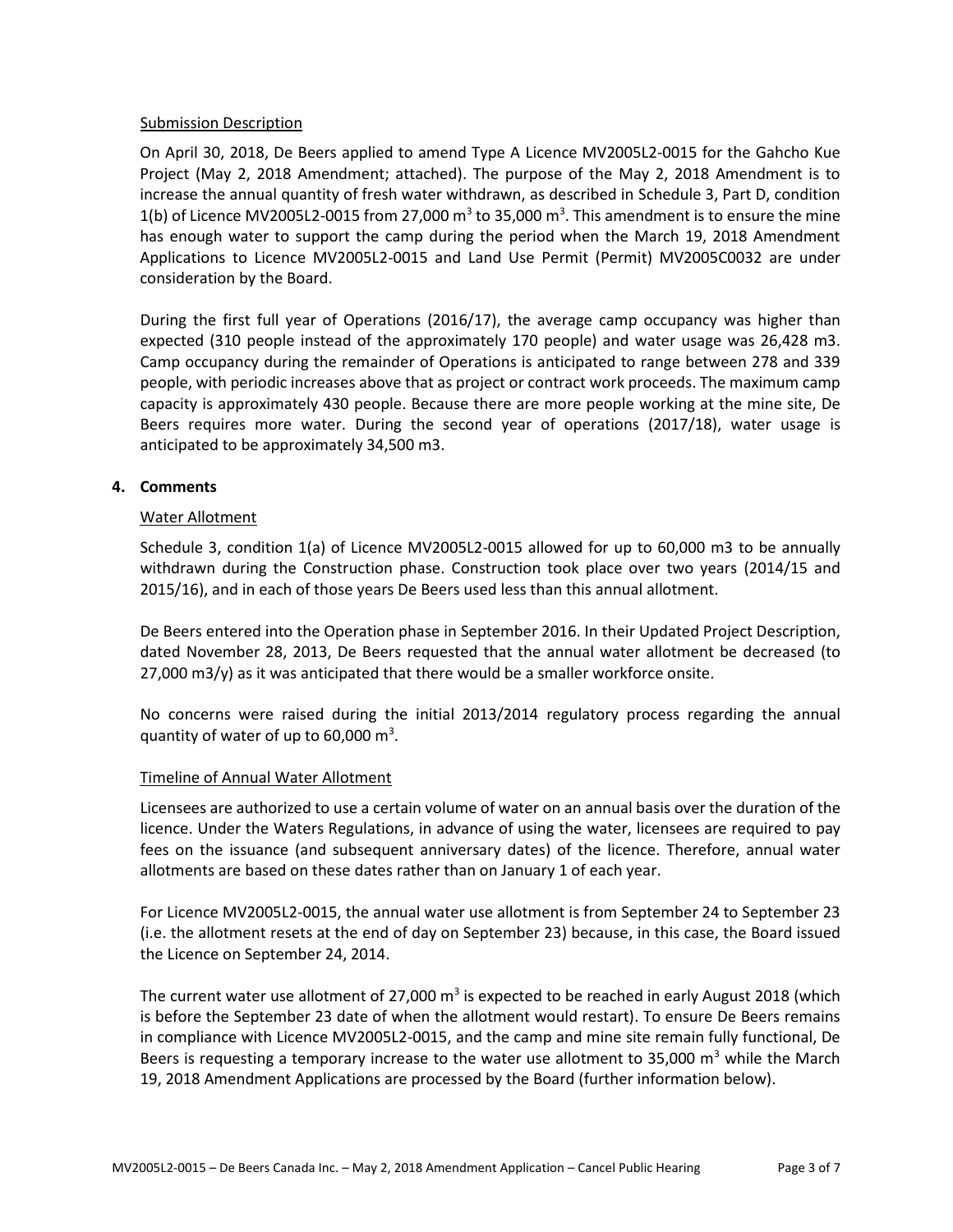## Concurrent Amendment Application – March 19, 2018

Previous to this amendment for water use, De Beers submitted Amendment Applications on March 19, 2018 (attached) to the Board for Licence MV2005L2-0015 and Permit MV2005C0032 to address a geotechnical issue identified in the open pits, namely, the presence and orientation of joint sets. Several other changes to the Project are also proposed including:

- Increase footprint of 85.23 ha;
- Increase the depth of Tuzo Pit to a max of 373 m;
- Increase the height of the West Mine Rock Pile to a max of ~135 m;
- Expansion of the West Mine Rock Pile to store ~228 Mt of waste rock;
- Construction of the A2 North Perimeter Berm;
- Increase the annual quantity of fresh water withdrawn to not exceed 45,000 m<sup>3</sup>/y;
- Increase in aviation fuel from 303,000L to 500,000 L (an increase of 197,000 L); and
- Additional equipment (major pieces of additional equipment included in the Permit Application).

As noted above, the March 19, 2018 Amendment Applications are requesting an increase to the fresh water usage to 45,000 m3/y. During the review of these applications, only the Government of the Northwest Territories – Environment and Natural Resource (GNWT-ENR) commented on the request to increase the water use volumes. GNWT-ENR noted that as per the Operational Water Management Plan V.5, the amount of water available under ice in Area 8 is 1,300,000  $\text{m}^3$ . If 10% was withdrawn as per Fisheries and Oceans protocol, a total of 130,000  $m<sup>3</sup>$  would be available for use. However, as Kennady Lake has since been dewatered, GNWT-ENR was unclear if the previously referenced available water volumes were current, because the water withdrawal could have impacted the aquatic environment through the reduction of dissolved oxygen under ice. As such, GNWT-ENR requested De Beers:

- 1. Outline the date when the initial assessment of available water within Area 8 was completed; and
- 2. Requested an update on the volume of available water for use within Area 8, which takes into account any changes in water levels that may have occurred as a result of the dewatering of Kennady Lake.

In response, De Beers stated that:

- 1. The assessment for water use during construction (i.e., 60,000  $\mathrm{m}^3/\mathrm{yr}$ ) and operations (27,000 m<sup>3</sup>/yr) considered the construction of Dyke A and dewatering of Kennady Lake, as well as the reduced drainage area reporting to Area 8. The initial assessment of available water within Area 8 was completed as part of the Gahcho Kué Mine Construction Water Management Plan v.2 (June 2014). Operational data was collected, including surface water elevations in Area 8, and were taken into consideration for the March 19, 2018 Amendment Applications; and
- 2. The potable water requirements are expected to be similar to the annual quantities withdrawn in 2015 and 2016 during construction and will continue to be monitored. The conservative assessment of Area 8 water supply presented considered an approximate lake water surface elevation of 420.7 m and assumed 2 m thick ice cover. Under normal conditions, Area 8 water surface elevations would be expected to be approximately equal to the Area 8 lake outlet zero-flow elevation (approximately 420.5 m) during the freeze-up period; the lake water surface elevation may increase over the winter period due to local runoff and precipitation while the lake outlet is frozen, which may partially offset water withdrawals. The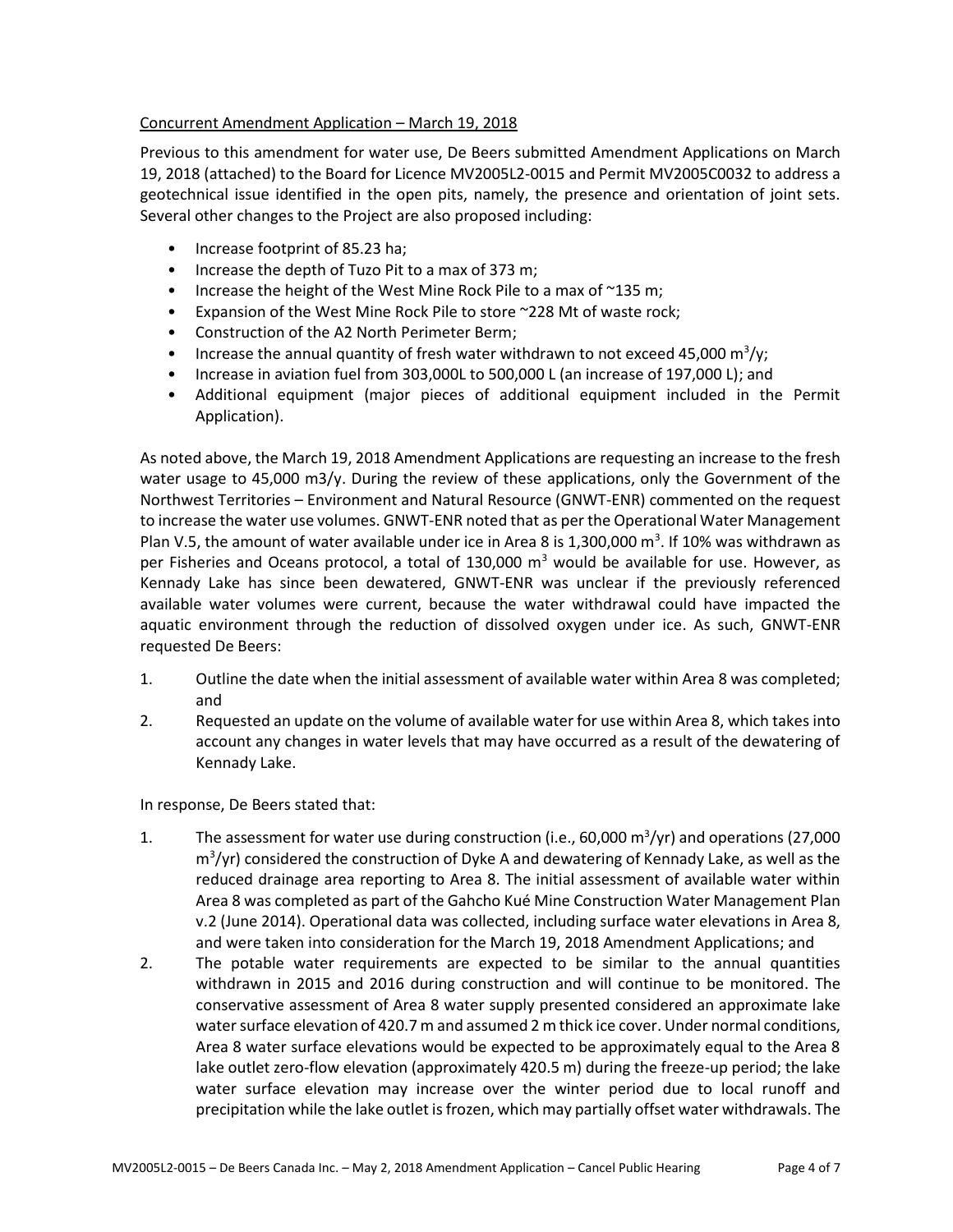potable water supply from Area 8 is a small annual supply volume compared to the volume of Area 8 and predicted outflows during construction and operations. Any effects to fish habitat from the increase in the annual water use during operations from 27,000  $\mathrm{m}^3/\mathrm{y}$  to 45,000 m<sup>3</sup>/y would be expected to be negligible (i.e., likely not measurable).

#### Technical Session

Board staff held a technical session on May 30, 2018 pertaining to this May 2, 2018 Amendment (transcript attached). Following a presentation by De Beers on the Camp Water Use (attached), the floor was opened to allow any questions. No direct questions were asked regarding the increase to camp water use; however, the GNWT-ENR provided a follow up response to their initial questions as a part of the March 19, 2018 Amendment Applications (noted above under the heading Concurrent Amendment Application - March 19, 2018) in that they had reviewed the information and had no further concerns regarding the requested water use.

#### Public Hearing

As per subsection 41(2) of the *Waters Act*, a mandatory hearing is required when:

- (2) Subject to subsection (3), a public hearing shall be held by the Board if the Board is considering (a) the issuance or renewal of a type A licence;
	- (b) an amendment to a type A licence pursuant to which the use, flow or quality of waters, or the term of the licence, would be altered;
	- (c) the cancellation of a type A licence under paragraph 36(1)(c);
	- (d) the cancellation of a type B licence under subparagraph 36(1)(c)(ii) or (iii); or
	- (e) an application under section 61 for permission to enter on, use, occupy, take and acquire any lands or any interest in those lands.

Public hearings have been scheduled for July 25 and 26, 2018 from 8:30 a.m. to 5:00 p.m., in Yellowknife, Northwest Territories for both the May 2, 2018 Amendment Application and the March 19, 2018 Amendment Applications.

As per paragraph 41(3)(a) of the *Waters Act*, the mandatory public hearing required by subsection 41(2) of the *Waters Act* does not apply if:

> (i) the applicant or the licensee, as the case may be, consents in writing to the disposition of the matter without a public hearing, and

> (ii) after giving notice of a public hearing in connection with the matter under section 43, the Board receives no notification on or before the tenth day before the day of the proposed hearing that any person or body intends to appear and make representations in connection with the matter;

On May 28, 2018, De Beers submitted a letter stating that they are '…fully in support of processing the Bridging Amendment via written proceeding rather than a Public Hearing.' (attached).

#### **5. Reviewer Comments**

By May 23, 2018, comments and recommendations on the May 2, 2018 Amendment Application were received from 1 reviewer: GNWT-ENR. De Beers responded on May 29, 2018. The Review Summary and Attachments (attached) presents the recommendations identified through this review.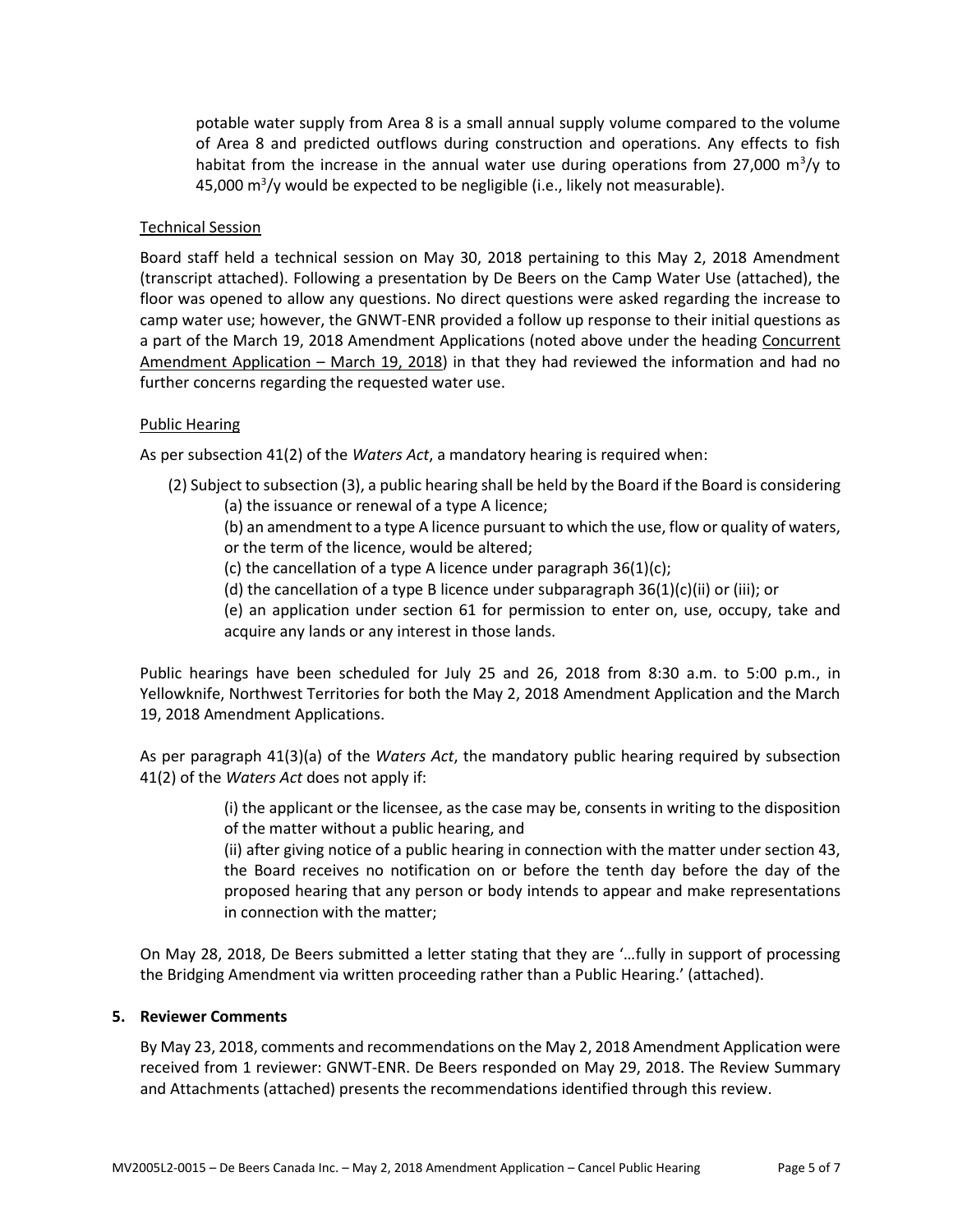The following summarizes the comments received during the review:

GNWT-ENR has had an opportunity to request additional information regarding potential impacts from increased water use (related to the March 19, 2018 Amendment Applications) and notes that as De Beers has already factored in the current conditions of Area 8, current operational data when calculating available water volumes, and the requested volume is within typically allowable limits, there are no concern with De Beers' request to increase their annual water withdrawals from Area 8 to 35,000 m<sup>3</sup>/year.

On June 14, 2018, the deadline to submit interventions, a letter was received from Fisheries and Oceans Canada stating that they have '…no comments at this time with respect to the May 2018 Amendment Application for temporary increased water use.' (attached).

The Board also received a written submission on June 22, 2018 from Lutsel K'e Dene First Nation (LKDFN) stating that '…with this letter of notification that it is the opinion of the LKDFN that the minor increase of 8,000m3 should proceed without the need for a Public Hearing.' (attached).

In response to the comments received, De Beers submitted an acknowledgement letter on June 26, 2018, stating that they were appreciative of the comments (attached).

#### **6. Security**

The status of security for this project will not be affected by the Board's decisions.

#### **7. Conclusion**

Board staff concludes, based on the available evidence received, that there are no outstanding issues or concerns. Should the Board decide to cancel the public hearing for the May 2, 2018 Amendment Application, the public hearing for the March 19, 2018 Amendment Application will still proceed on July 25 and 26, 2018.

## **8. Recommendation**

Provided no submissions or notifications are made to the Board prior to or on July 15, 2018, which is the tenth day before the planned public hearing, that any person or body intends to appear and make representations in connection with this matter, Board staff recommends the Board **make a motion to cancel the public hearing associated with the May 2, 2018 Amendment Application** as per paragraph 41(3)(a) of the *Waters Act*.

A draft decision letter is attached.

## **9. Attachments**

- [May 2, 2018 Amendment Application](http://registry.mvlwb.ca/Documents/MV2005L2-0015/MV2005L2-0015%20–%20De%20Beers%20Gahcho%20Kue%20–%20Type%20A%20WL%20Bridging%20Amendment%20Application%20–%20Water%20Use%20for%20Camp%20–%20May2-18.pdf)
- [Technical Session Transcript](http://registry.mvlwb.ca/Documents/MV2005L2-0015/MV2005C0032%20MV200L2-0015%20-%20De%20Beers%20Gahcho%20Kue%20-%20March%20and%20May%202018%20Amendments%20-%20Tech%20Session%20Transcript%20V2%20-%20May%2030_18.pdfhttp:/registry.mvlwb.ca/Documents/MV2005L2-0015/MV2005C0032%20MV200L2-0015%20-%20De%20Beers%20Gahcho%20Kue%20-%20March%20and%20May%202018%20Amendments%20-%20Tech%20Session%20Transcript%20V2%20-%20May%2030_18.pdf)  May 30, 2018
- De Beers' Presentation [1 from Technical Session](http://registry.mvlwb.ca/Documents/MV2005L2-0015/MV2005C0032%20MV2005L2-0015%20-%20De%20Beers%20Gahcho%20Kue%20-%20Amendment%20Applictaions%20-%20De%20Beers%20Presentation%20at%20Technical%20Session%201.pdf)
- [March 19, 2018 Amendment Applications](http://registry.mvlwb.ca/Documents/MV2005L2-0015/MV2005C0032%20MV2005L2-0015%20-%20De%20Beers%20Gahcho%20Kue%20-%20Amendment%20-%20Application%20and%20Forms%20-%20March%2019_18.pdf)
	- o [Updated Project Description](http://registry.mvlwb.ca/Documents/MV2005L2-0015/MV2005C0032%20MV2005L2-0015%20-%20De%20Beers%20Gahcho%20Kue%20-%20Amendment%20-%20Updated%20Project%20Description%20-%20March%2019_18.pdf)
	- o [Environmental Screening Assessment conducted by De Beers](http://registry.mvlwb.ca/Documents/MV2005L2-0015/MV2005C0032%20MV2005L2-0015%20-%20De%20Beers%20Gahcho%20Kue%20-%20Amendment%20-%20Environmental%20Screening%20Assessment%20-%20March%2019_18.pdf)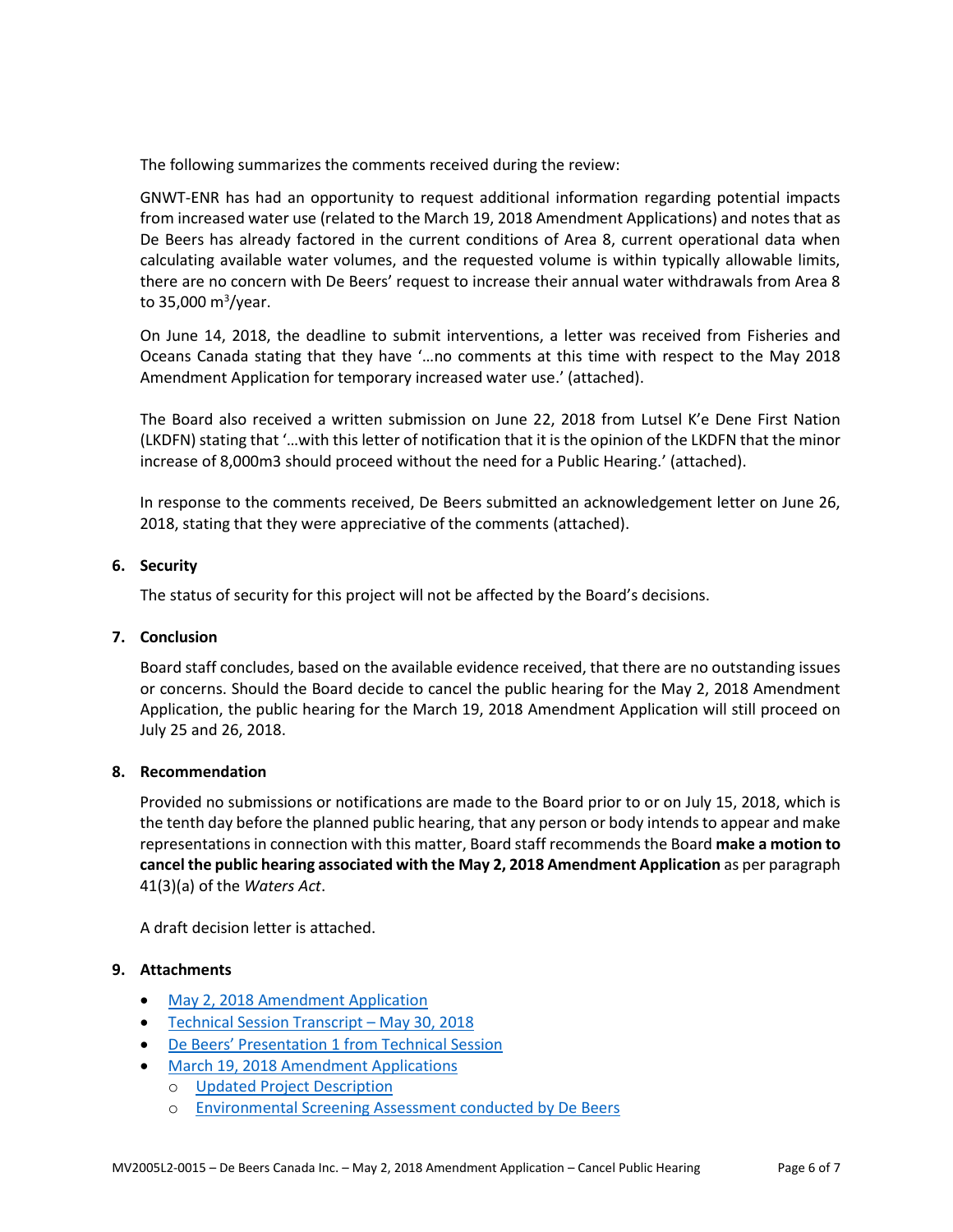- De Beers' [Letter Consenting to Proceed Without a Hearing](http://registry.mvlwb.ca/Documents/MV2005L2-0015/MV2005L2-0015%20-%20De%20Beers%20Gahcho%20Kue%20-%20May%202018%20Amendment%20Application%20-%20Consent%20to%20proceed%20without%20a%20hearing%20-%20May%2028_18.pdf) Received on May 28, 2018
- [Fisheries and Oceans Canada Comment](http://registry.mvlwb.ca/Documents/MV2005L2-0015/MV2005L2-0015%20-%20De%20Beers%20Gahcho%20Kue%20-%20May%202018%20Amendment%20Application%20-%20DFO%20Comments%20-%20June%2014_18.pdf) Received on June 14, 2018
- Lutsel K'e Dene First Nation [Comment Received on June 22, 2018](http://registry.mvlwb.ca/Documents/MV2005L2-0015/MV2005L2-0015%20-%20De%20Beers%20Gahcho%20Kue%20-%20May%202018%20Amendment%20Application%20-%20LKDNF%20Comments%20-%20June%2022_18.pdf)
- [De Beers Acknowledgement Letter Received on June 26, 2018](http://registry.mvlwb.ca/Documents/MV2005L2-0015/MV2005L2-0015%20-%20De%20Beers%20Gahcho%20Kue%20-%20May%202018%20Amendment%20Application%20-%20De%20Beers%20Response%20to%20Comments%20-%20June%2026_18.pdf)
- Review Summary and Attachments
- Draft Decision Letter from the Board
- Draft Work Plan V.6

Respectfully submitted,

Agod Zon

Angela Love Regulatory Specialist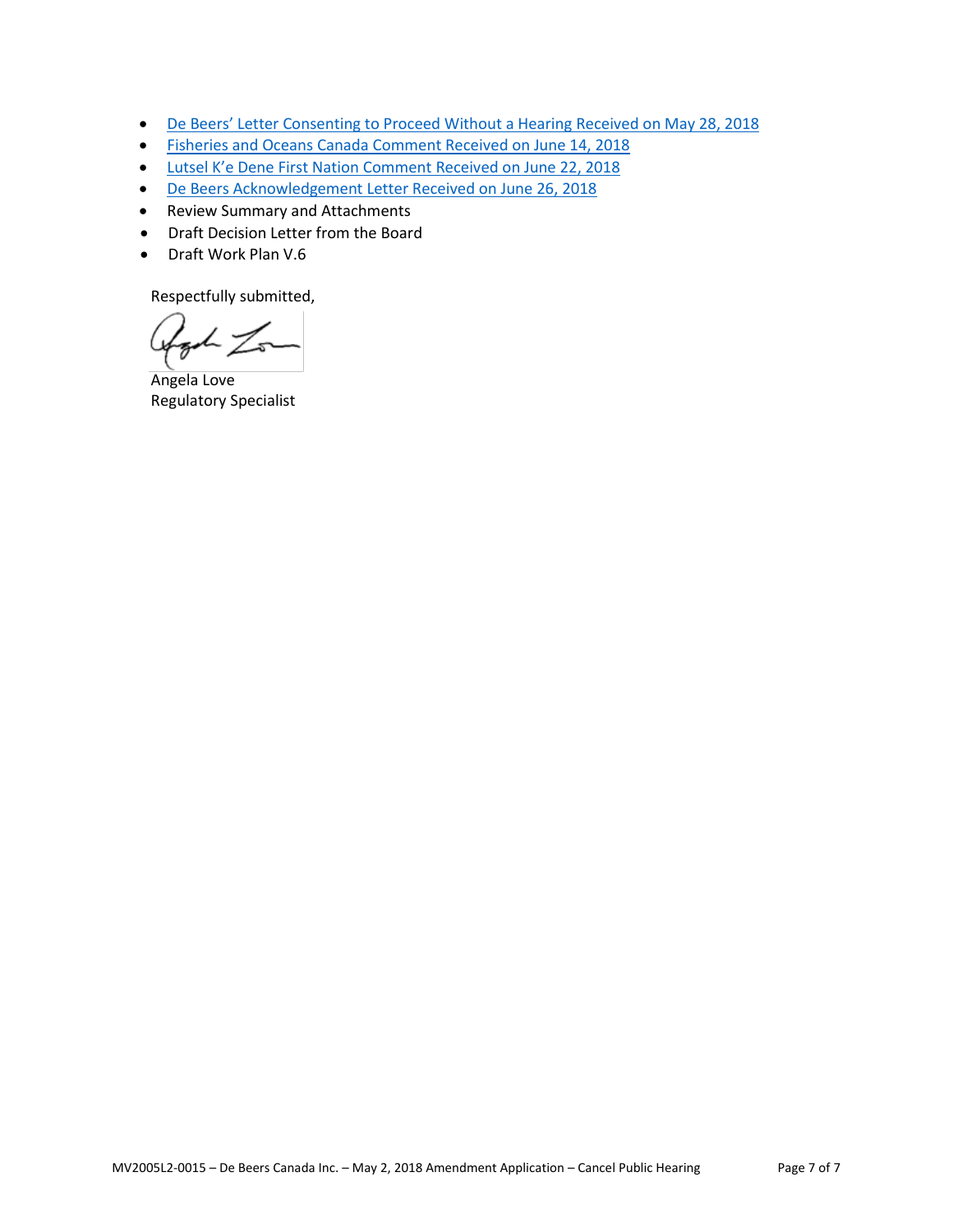# **Review Comment Table**

| <b>Board:</b>                                                 | <b>MVLWB</b>                                                                                                                                                                                                                                                                                                                                                                                                                                                                                                                                                                                                                                                                                                                                                                                                                                                                                                                                                                                                                                                                                                                                                                                                                                                                                                                                                                                                                                                                                  |  |  |
|---------------------------------------------------------------|-----------------------------------------------------------------------------------------------------------------------------------------------------------------------------------------------------------------------------------------------------------------------------------------------------------------------------------------------------------------------------------------------------------------------------------------------------------------------------------------------------------------------------------------------------------------------------------------------------------------------------------------------------------------------------------------------------------------------------------------------------------------------------------------------------------------------------------------------------------------------------------------------------------------------------------------------------------------------------------------------------------------------------------------------------------------------------------------------------------------------------------------------------------------------------------------------------------------------------------------------------------------------------------------------------------------------------------------------------------------------------------------------------------------------------------------------------------------------------------------------|--|--|
|                                                               | Review Item: De Beers Gahcho Kue - May 2018 Amendment Application - Camp Water Use (MV2005L2-0015)                                                                                                                                                                                                                                                                                                                                                                                                                                                                                                                                                                                                                                                                                                                                                                                                                                                                                                                                                                                                                                                                                                                                                                                                                                                                                                                                                                                            |  |  |
| File(s):                                                      | MV2005L2-0015                                                                                                                                                                                                                                                                                                                                                                                                                                                                                                                                                                                                                                                                                                                                                                                                                                                                                                                                                                                                                                                                                                                                                                                                                                                                                                                                                                                                                                                                                 |  |  |
| <b>Proponent:</b>                                             | De Beers Canada Inc - Gahcho Kue                                                                                                                                                                                                                                                                                                                                                                                                                                                                                                                                                                                                                                                                                                                                                                                                                                                                                                                                                                                                                                                                                                                                                                                                                                                                                                                                                                                                                                                              |  |  |
| Document(s)                                                   | May 2018 Amendment Application - Camp Water Use (0.7 MB)<br><b>Last Preliminary Screening Conducted by the Board (0.5 MB)</b><br>Draft Work Plan (185 KB)<br>March and May 2018 Amendments - Technical Session Agenda (163 KB)                                                                                                                                                                                                                                                                                                                                                                                                                                                                                                                                                                                                                                                                                                                                                                                                                                                                                                                                                                                                                                                                                                                                                                                                                                                                |  |  |
| <b>Item For</b><br><b>Review</b><br><b>Distributed</b><br>On: | May 3 at 16:55 Distribution List                                                                                                                                                                                                                                                                                                                                                                                                                                                                                                                                                                                                                                                                                                                                                                                                                                                                                                                                                                                                                                                                                                                                                                                                                                                                                                                                                                                                                                                              |  |  |
| <b>Reviewer</b><br><b>Comments</b><br>Due By:                 | May 23, 2018                                                                                                                                                                                                                                                                                                                                                                                                                                                                                                                                                                                                                                                                                                                                                                                                                                                                                                                                                                                                                                                                                                                                                                                                                                                                                                                                                                                                                                                                                  |  |  |
| <b>Proponent</b><br><b>Responses</b><br>Due By:               | May 28, 2018                                                                                                                                                                                                                                                                                                                                                                                                                                                                                                                                                                                                                                                                                                                                                                                                                                                                                                                                                                                                                                                                                                                                                                                                                                                                                                                                                                                                                                                                                  |  |  |
| <b>Item</b><br><b>Description:</b>                            | May 2018 Amendments and is attached.<br>On March 19, 2018 De Beers Canada Inc. (De Beers) applied to amend Permit MV2005C0032 and<br>Licence MV2005L2-0015 in order to allow them to make necessary changes to the mine plan as a<br>result of a geotechnical issue within the pits.<br>On May 2, 2018 De Beers submitted a second amendment application for Water Licence (Licence)<br>MV2005L2-0015, to increase water use. Specifically, De Beers is requesting to amend Schedule 3,<br>Part D, condition 1b from 27,000 m3 to 35,000 m3. De Beers has stated that this second Water<br>Licence amendment application (May 2018 Amendment Application) is necessary to ensure the mine<br>has enough water to support the camp during the period when the March 2018 Amendment<br>Applications are under consideration by the Board. On May 2, 2018, the Mackenzie Valley Land and<br>Water Board (MVLWB or the Board) deemed the May 2018 Amendment Application complete.<br>In the May 2018 Amendment Application, De Beers indicated while they expect a technical session<br>and a public hearing as part of their March 2018 Amendment Applications, they have suggested that<br>the May amendment application could be conducted through a written proceeding.<br>As per Section 41, subsection (3)(a)(ii) of the Waters Act, if after giving notice of a public hearing, if<br>the Board receives no notification on or before the tenth day before the day of the proposed hearing |  |  |
|                                                               | May 23 Update - Board staff have released the Technical Session Agenda for both the March and                                                                                                                                                                                                                                                                                                                                                                                                                                                                                                                                                                                                                                                                                                                                                                                                                                                                                                                                                                                                                                                                                                                                                                                                                                                                                                                                                                                                 |  |  |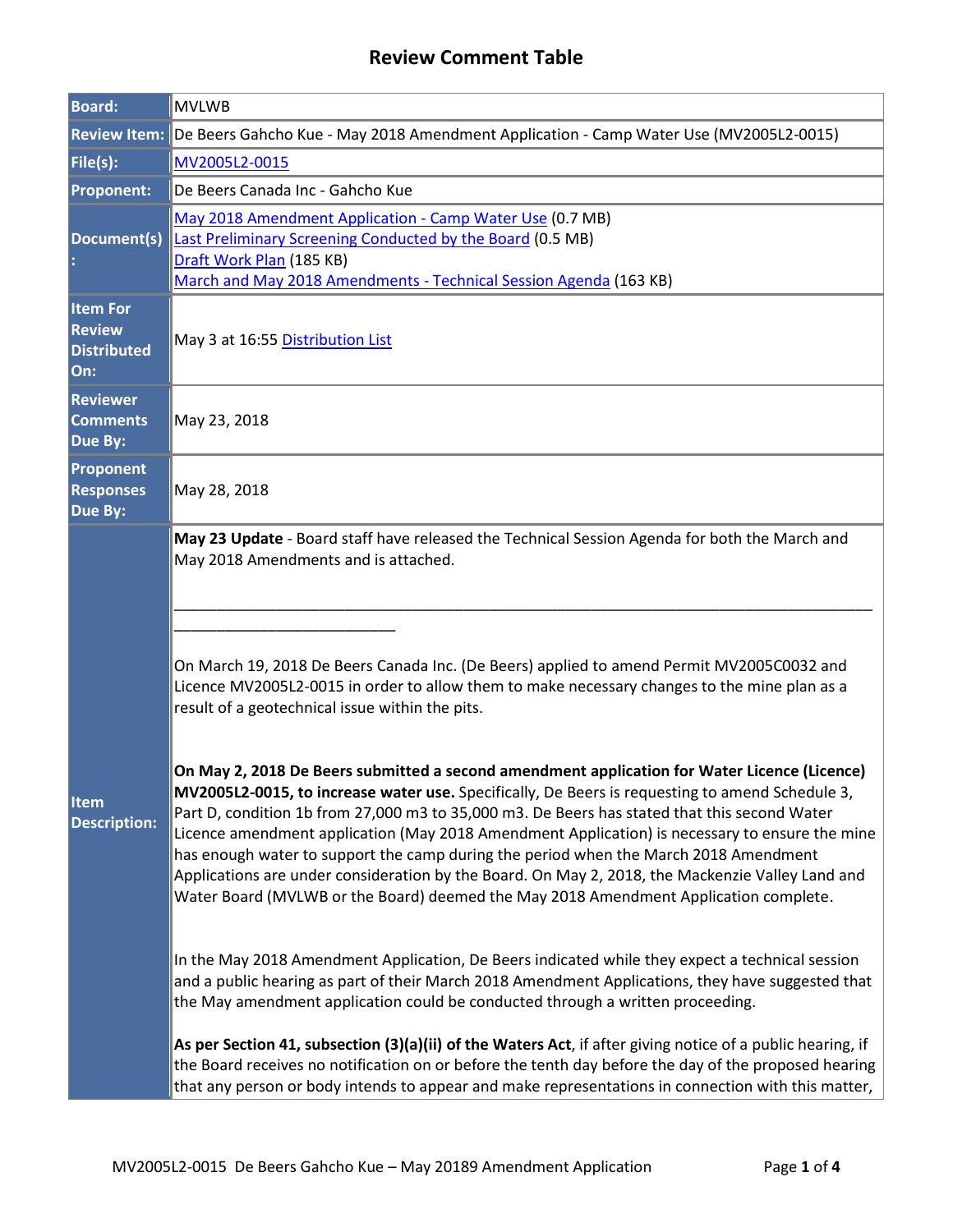|                                       | a Mandatory Hearing does not apply. Board staff are seeking reviewer input on this matter.                                                                                                                                                                                                                                                                                                                                                                                 |  |  |  |
|---------------------------------------|----------------------------------------------------------------------------------------------------------------------------------------------------------------------------------------------------------------------------------------------------------------------------------------------------------------------------------------------------------------------------------------------------------------------------------------------------------------------------|--|--|--|
|                                       |                                                                                                                                                                                                                                                                                                                                                                                                                                                                            |  |  |  |
|                                       | Reviewers are invited to submit questions, comments, recommendations, and notices of application<br>for water compensation on the Amendment Application using the Online Review System (ORS) by<br>May 23, 2018 at 5pm MST.                                                                                                                                                                                                                                                |  |  |  |
|                                       | In this May Amendment Application De Beers states that this amendment request is exempt from<br>preliminary screening, in accordance with the Preliminary Screening Exemption List Regulations and<br>Exemption List Regulations. If you have comments or recommendations on the possible exemption,<br>please include them in your submission with rationale. The most recent preliminary screening that<br>was approved by the Board is located under Document(s) below. |  |  |  |
|                                       | A draft Work Plan will be added to this review within the next several days. Board staff are proposing<br>the following dates related to the Regulatory Process for this May 2018 Amendment Application.                                                                                                                                                                                                                                                                   |  |  |  |
|                                       | • Technical Session - May 30/31, 2018 (in Yellowknife)<br>• Pre-hearing Conference - June 11, 2018<br>· Deadline for Interventions - June 14, 2018                                                                                                                                                                                                                                                                                                                         |  |  |  |
|                                       | • Proponent response to Interventions - June 22, 2018<br>· Public Hearing - July 25-26, 2018 (in Yellowknife)                                                                                                                                                                                                                                                                                                                                                              |  |  |  |
|                                       | Comments specific to these proposed dates or the Work Plan (once it is added to the review) should<br>be sent via email to kleach@mvlwb.com by May 17, 2018.                                                                                                                                                                                                                                                                                                               |  |  |  |
|                                       | All documents that have been uploaded to this review are also available on our public registry. If you<br>have any questions or comments about the ORS or this review, please contact Board staff identified<br>below.                                                                                                                                                                                                                                                     |  |  |  |
|                                       | In addition to the email distribution list, the following organizations received review materials by fax:                                                                                                                                                                                                                                                                                                                                                                  |  |  |  |
| General<br><b>Reviewer</b>            | Hay River Metis Council - Trevor Beck, President (867) 874-4472; hrmc@northwestel.net                                                                                                                                                                                                                                                                                                                                                                                      |  |  |  |
| <b>Information:</b>                   | NWT Metis Nation - Tim Heron, NWTMN IMA Coordinator (867) 872-3586;<br>rcc.nwtmn@northwestel.net                                                                                                                                                                                                                                                                                                                                                                           |  |  |  |
| <b>Contact</b><br><b>Information:</b> | Angela Love 867-766-7456<br>Jen Potten 867-766-7468<br>Kierney Leach 867-766-7470                                                                                                                                                                                                                                                                                                                                                                                          |  |  |  |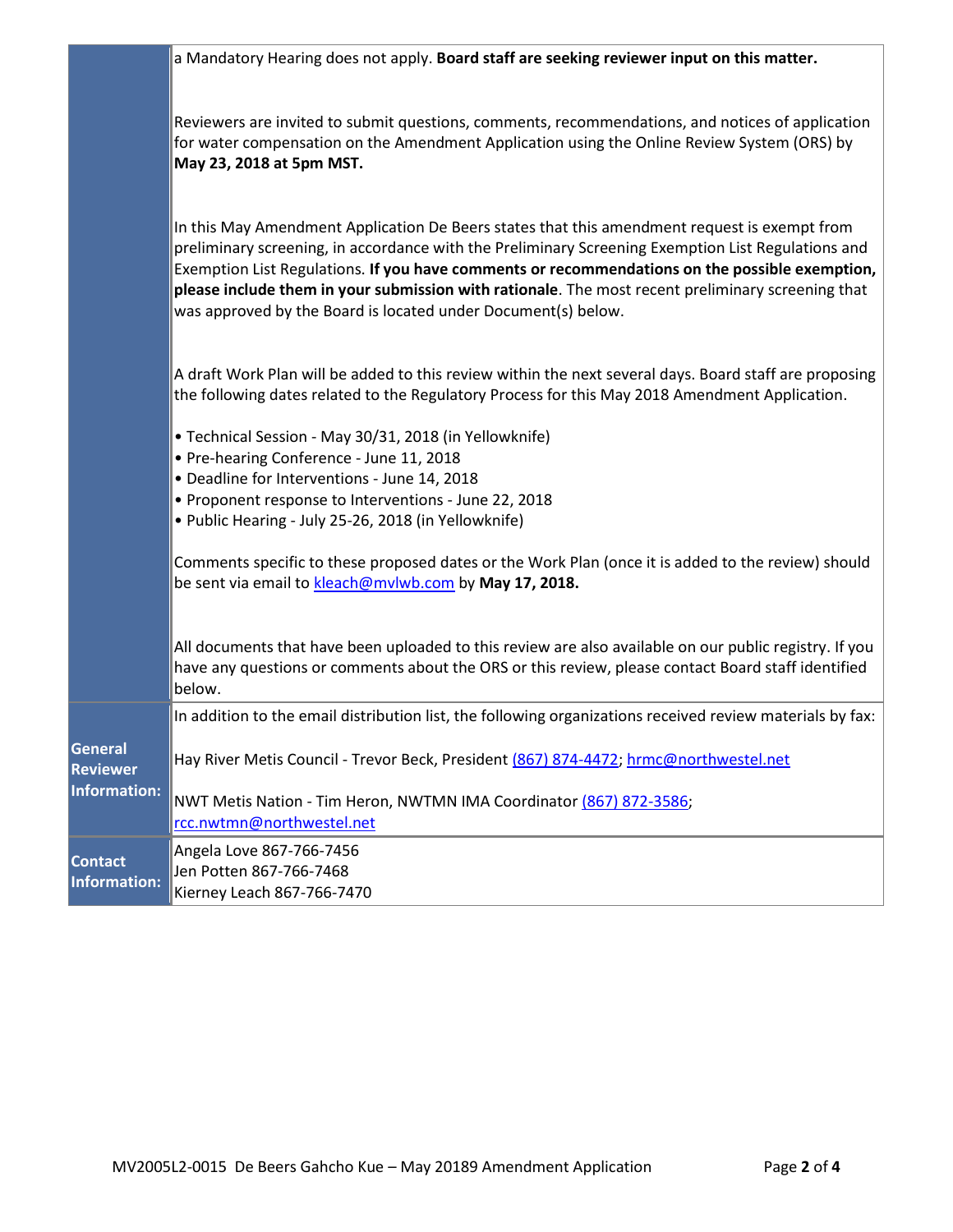## **Comment Summary**

| <b>GNWT - ENR: Central Email GNWT</b> |                     |                                                                                                                                                                                                                                                                                                                                                                                                                                                                                                                                                                                                                                                                                                                                                                                                                                                                                                                                                                                                                                                                                                                                                                                                                                                                                                                                                                                                                                                                                                                                                                                                                                                                                                                                                                                                                          |                           |                             |  |
|---------------------------------------|---------------------|--------------------------------------------------------------------------------------------------------------------------------------------------------------------------------------------------------------------------------------------------------------------------------------------------------------------------------------------------------------------------------------------------------------------------------------------------------------------------------------------------------------------------------------------------------------------------------------------------------------------------------------------------------------------------------------------------------------------------------------------------------------------------------------------------------------------------------------------------------------------------------------------------------------------------------------------------------------------------------------------------------------------------------------------------------------------------------------------------------------------------------------------------------------------------------------------------------------------------------------------------------------------------------------------------------------------------------------------------------------------------------------------------------------------------------------------------------------------------------------------------------------------------------------------------------------------------------------------------------------------------------------------------------------------------------------------------------------------------------------------------------------------------------------------------------------------------|---------------------------|-----------------------------|--|
| ID                                    | <b>Topic</b>        | <b>Reviewer Comment/Recommendation</b>                                                                                                                                                                                                                                                                                                                                                                                                                                                                                                                                                                                                                                                                                                                                                                                                                                                                                                                                                                                                                                                                                                                                                                                                                                                                                                                                                                                                                                                                                                                                                                                                                                                                                                                                                                                   | <b>Proponent Response</b> | <b>Board Staff Analysis</b> |  |
| $\overline{2}$                        | <b>General File</b> | Comment (doc) EMR Letter with<br><b>Comments and Recommendations</b><br>Recommendation                                                                                                                                                                                                                                                                                                                                                                                                                                                                                                                                                                                                                                                                                                                                                                                                                                                                                                                                                                                                                                                                                                                                                                                                                                                                                                                                                                                                                                                                                                                                                                                                                                                                                                                                   |                           | Noted.                      |  |
| $\vert$ 1                             | Use                 | Topic 1: Water Comment As noted on the Board's<br>Online Review System: On May 2, 2018<br>De Beers submitted a second<br>amendment application for Water<br>Licence (Licence) MV2005L2-0015, to<br>increase water use. Specifically, De Beers<br>is requesting to amend Schedule 3, Part<br>D, condition 1b from 27,000 m3 to<br>35,000 m3. De Beers has stated that this<br>second Water Licence amendment<br>application (May 2018 Amendment<br>Application) is necessary to ensure the<br>mine has enough water to support the<br>camp during the period when the March<br>2018 Amendment Applications are under<br>consideration by the Board. On May 2,<br>2018, the Mackenzie Valley Land and<br>Water Board (MVLWB or the Board)<br>deemed the May 2018 Amendment<br>Application complete. Of note, the<br>March 2018 Water Licence amendment<br>applications also include an increase to<br>water withdrawal, originally requesting<br>35,000 m3/year and then increasing the<br>request to 45,000 m3/year in a letter<br>dated April 30, 2018. As such, ENR has<br>had opportunity to request additional<br>information regarding potential impacts<br>from increased water use. In ENR's<br>submission to the MVLWB dated May 7,<br>2018 related to the March 2018<br>amendment, ENR requested clarification<br>on the date that assessments of available<br>water for withdrawal in Area 8 was<br>completed and to clarify that the<br>volumes provided have taken into<br>account any changes to water levels in<br>the area as a result of the dewatering of<br>Kennady Lake. On May 21, 2018, De<br>Beers provided a response noting that<br>the initial assessment of available water<br>within Area 8 considered the<br>construction of Dyke A and dewatering<br>of Kennady Lake, as well as the reduced | May 29: Acknowledged      | Noted.                      |  |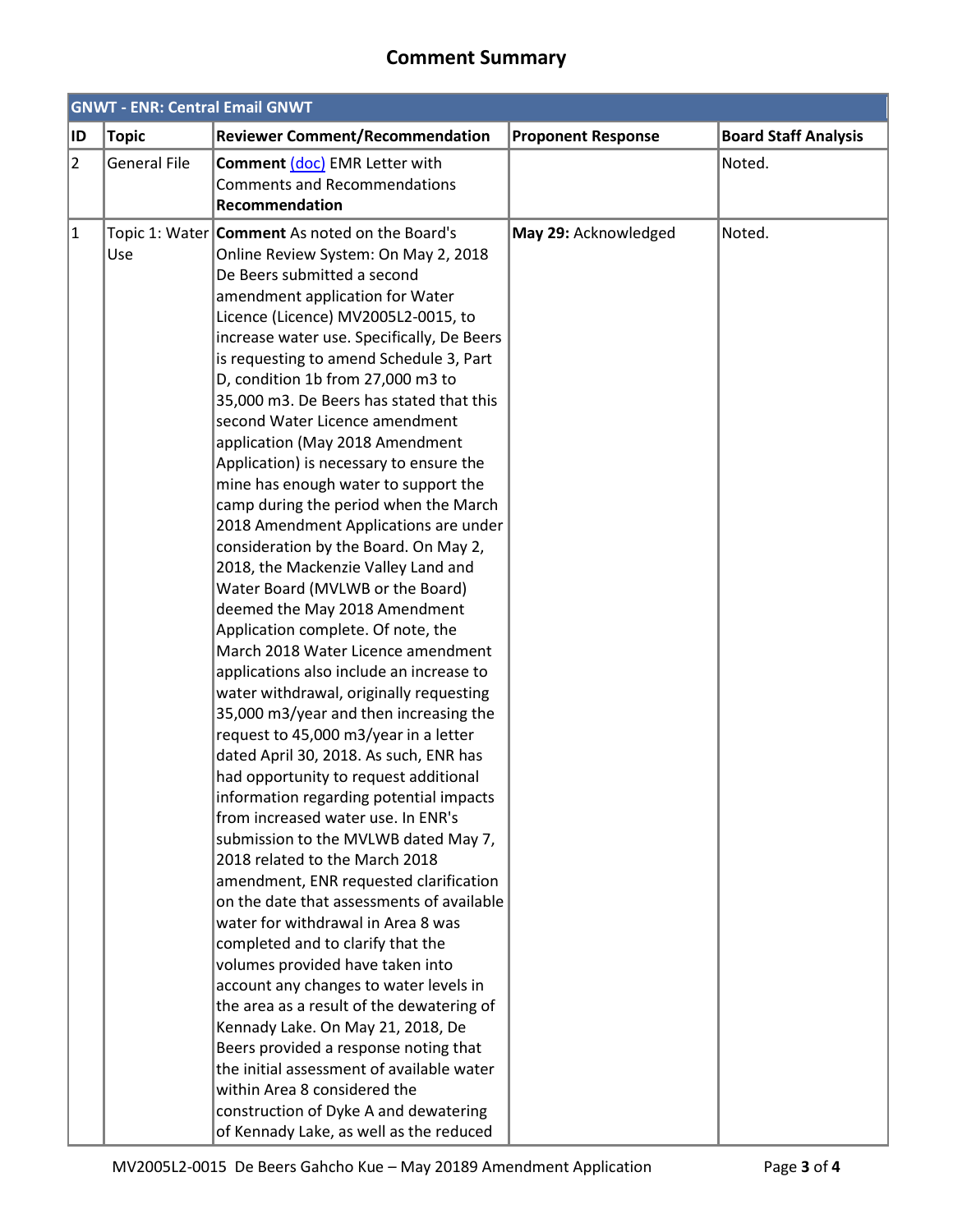|  | drainage area reporting to Area 8. De     |  |
|--|-------------------------------------------|--|
|  | Beers also noted that operational data    |  |
|  | collected and reported annually,          |  |
|  | including surface elevations in Area 8,   |  |
|  | were also taken into consideration        |  |
|  | during the environmental screening        |  |
|  | assessment (Attachment 2 of the March     |  |
|  | 2018 amendment) conducted for the         |  |
|  | current amendment. In a previous          |  |
|  | Construction Water Management Plan,       |  |
|  | DeBeers identified the maximum water      |  |
|  | withdrawal corresponding to DFO           |  |
|  | protocols at 130,000 m3.                  |  |
|  | Recommendation 1) As De Beers has         |  |
|  | already factored in the current condition |  |
|  | of Area 8 (as outlined above) current     |  |
|  | operational data when calculating         |  |
|  | available water volumes, and the          |  |
|  | requested volume is within typically      |  |
|  | allowable limits, ENR has no concern      |  |
|  | with De Beers request to increase their   |  |
|  | annual water withdrawals from Area 8 to   |  |
|  | 35,000 m3/year.                           |  |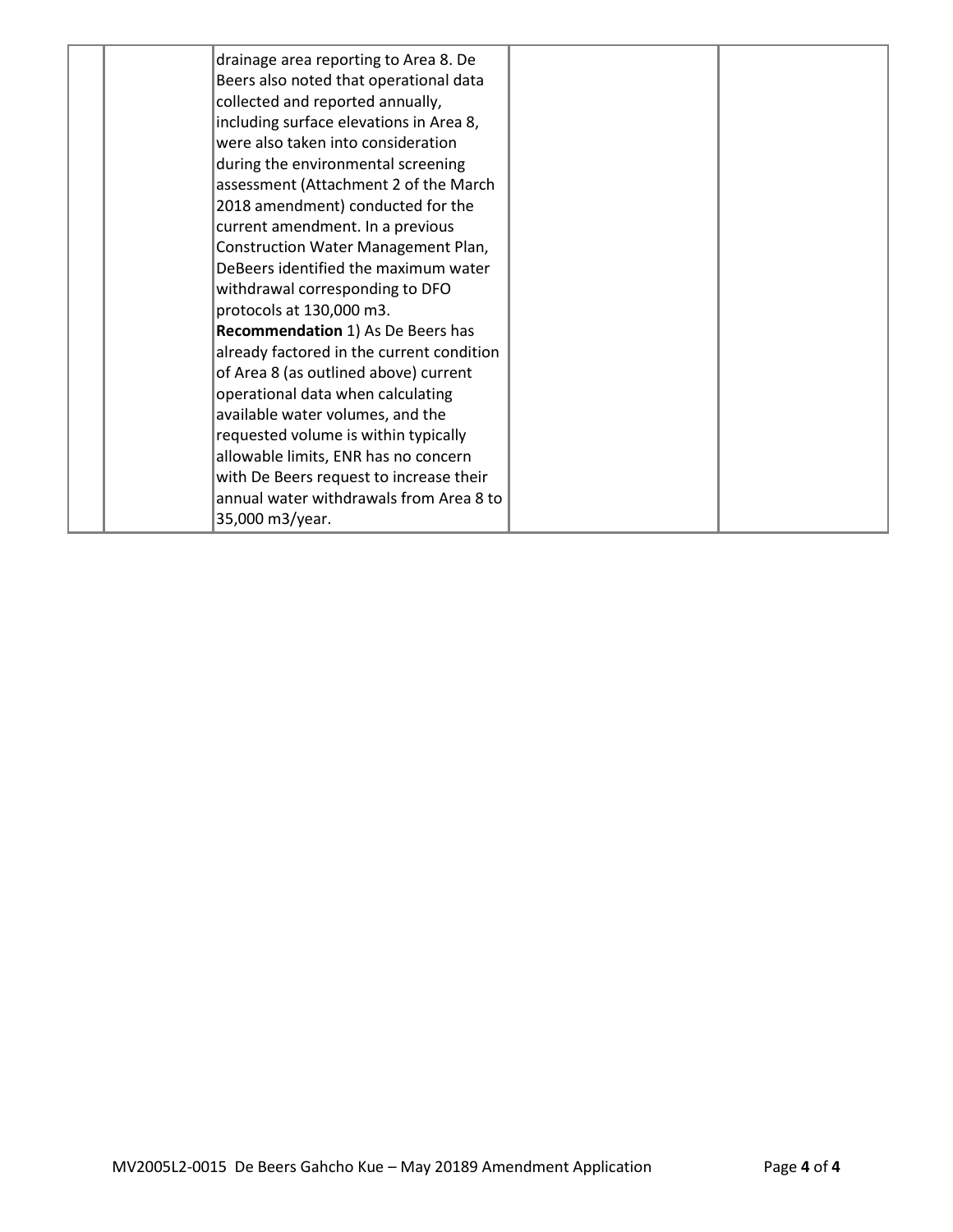Government of Gouvernement des Northwest Territories Territoires du Nord-Ouest

May 23, 2018

Kierney Leach Regulatory Officer Mackenzie Valley Land and Water Board 7th Floor – 4910 50th Avenue P.O. Box 2130 Yellowknife, NT X1A 2P6

Dear Ms. Leach,

**Re: DeBeers - Gahcho Kue Water Licence Amendment Application – MV2005L2-0015 Camp Water Usage - Amend Schedule 3, Part D, Condition 1b from 27,000 m3 to 35,000 m3 Request for Comment**

The Department of Environment and Natural Resources (ENR), Government of the Northwest Territories has reviewed the amendment application at reference based on its mandated responsibilities under the *Environmental Protection Act,* the *Forest Management Act*, the *Forest Protection Act, the Species at Risk (NWT) Act, the Waters Act* and the *Wildlife Act* and provides the following comments and recommendations for the consideration of the Board.

**Topic 1: Water Use**

## **Comment(s):**

As noted on the Board's **Online Review System**:

*On May 2, 2018 De Beers submitted a second amendment application for Water Licence (Licence) MV2005L2-0015, to increase water use. Specifically, De Beers is requesting to amend Schedule 3, Part D, condition 1b from 27,000 m3 to 35,000 m3. De Beers has stated that this second Water Licence amendment application (May 2018 Amendment Application) is necessary to ensure the mine has enough water to support the camp during the period when the March 2018*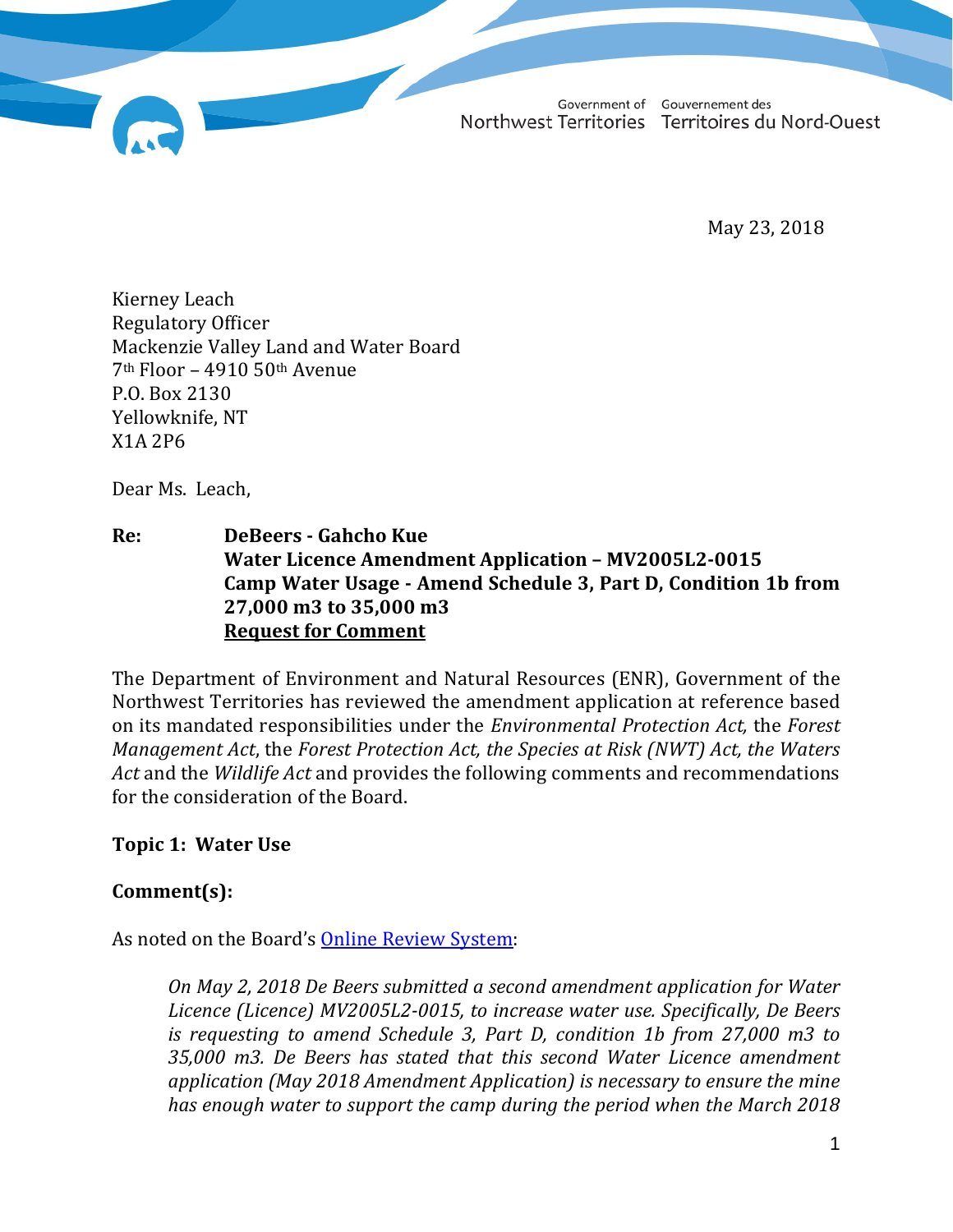*Amendment Applications are under consideration by the Board. On May 2, 2018, the Mackenzie Valley Land and Water Board (MVLWB or the Board) deemed the May 2018 Amendment Application complete.*

Of note, the March 2018 Water Licence amendment applications also include an increase to water withdrawal, originally requesting 35,000 m3/year and then increasing the request to 45,000 m<sup>3</sup>/year in [a letter dated April 30, 2018. A](http://registry.mvlwb.ca/Documents/MV2005L2-0015/MV2005L2-0015%20-%20De%20Beers%20Gahcho%20Kue%20-%20Update%20to%20Amendment%20-%20Water%20intake%20volume%20change%20-%20Apr30-18.pdf)s such, ENR has had opportunity to request additional information regarding potential impacts from increased water use. In [ENR's submission to the MVLWB dated May 7,](http://216.126.96.250/LWB_IMS/WebAccess/IMS_P1427_Orig/MVLWB/czJ2G_2018-05-07%20-%20%20Adobe%20-%20ENR%20Letter%20to%20the%20Board%20-%20DeBeers%20Gahcho%20Kue%20-%20MV2005L2-0015%20-%20ENR%20Comment.pdf)  [2018](http://216.126.96.250/LWB_IMS/WebAccess/IMS_P1427_Orig/MVLWB/czJ2G_2018-05-07%20-%20%20Adobe%20-%20ENR%20Letter%20to%20the%20Board%20-%20DeBeers%20Gahcho%20Kue%20-%20MV2005L2-0015%20-%20ENR%20Comment.pdf) related to the March 2018 amendment, ENR requested clarification on the date that assessments of available water for withdrawal in Area 8 was completed and to clarify that the volumes provided have taken into account any changes to water levels in the area as a result of the dewatering of Kennady Lake.

On May 21, 2018, De Beers provided a response noting that the initial assessment of available water within Area 8 considered the construction of Dyke A and dewatering of Kennady Lake, as well as the reduced drainage area reporting to Area 8. De Beers also noted that operational data collected and reported annually, including surface elevations in Area 8, were also taken into consideration during the environmental screening assessment (Attachment 2 of the March 2018 amendment) conducted for the current amendment. In a previous Construction Water Management Plan, DeBeers identified the maximum water withdrawal corresponding to DFO protocols at 130,000 m3.

# **Recommendation(s):**

1) As De Beers has already factored in the current condition of Area 8 (as outlined above) current operational data when calculating available water volumes, and the requested volume is within typically allowable limits, ENR has no concern with De Beers request to increase their annual water withdrawals from Area 8 to 35,000 m3/year.

Comments and recommendations were provided by ENR technical experts in the Water Resources Division and the North Slave Region and were coordinated and collated by the Environmental Assessment and Monitoring Section (EAM), Conservation, Assessment and Monitoring Division (CAM).